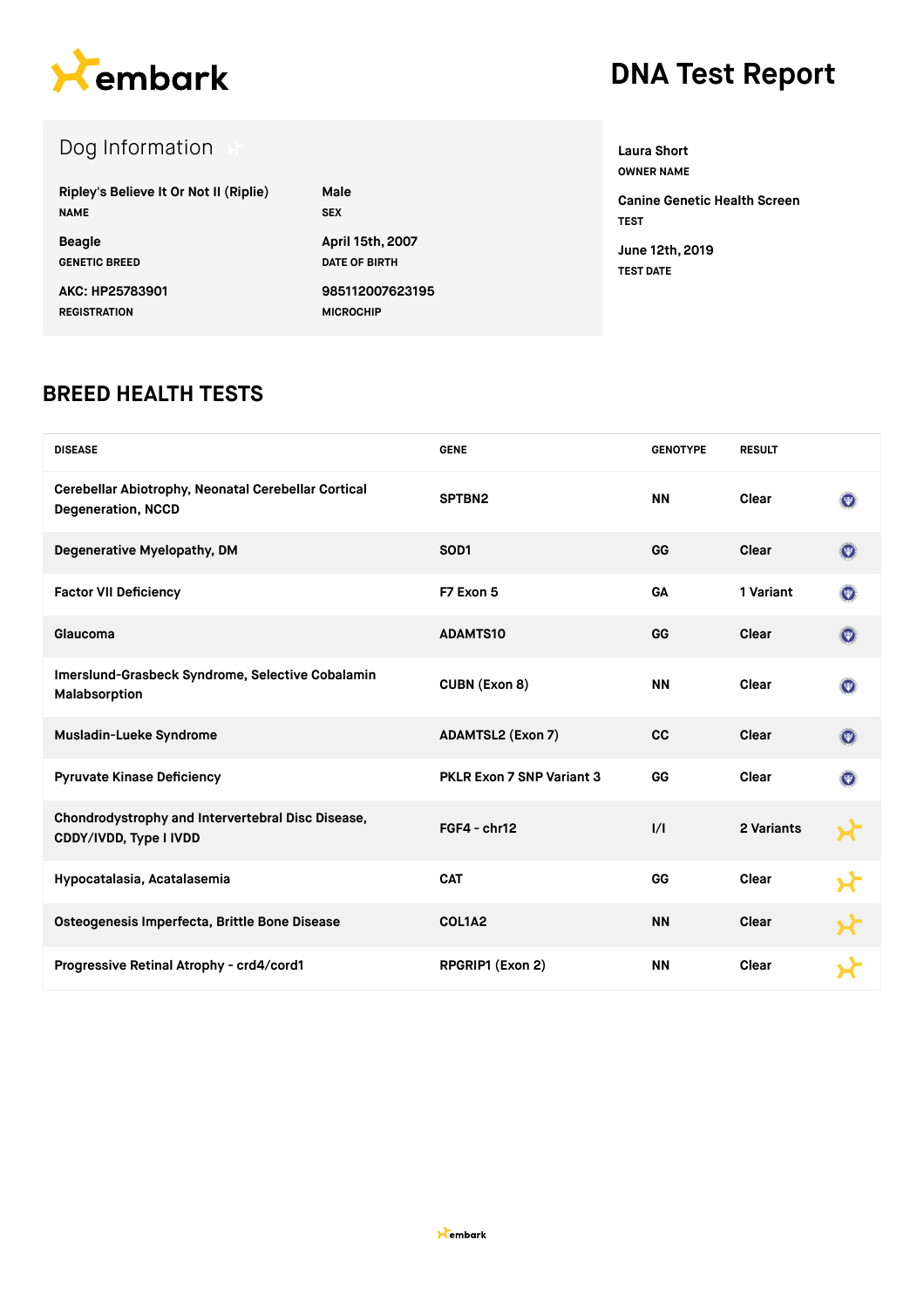

### Dog Information

**Ripley's Believe It Or Not II (Riplie) NAME**

#### **INBREEDING AND DIVERSITY**

| <b>Genetic Diversity</b>         | <b>RESULT</b>          |
|----------------------------------|------------------------|
| <b>Coefficient Of Inbreeding</b> | 22%                    |
| MHC Class II - DLA DRB1          | No<br><b>Diversity</b> |
| MHC Class II - DLA DQA1 and DQB1 | No<br><b>Diversity</b> |

**X**embark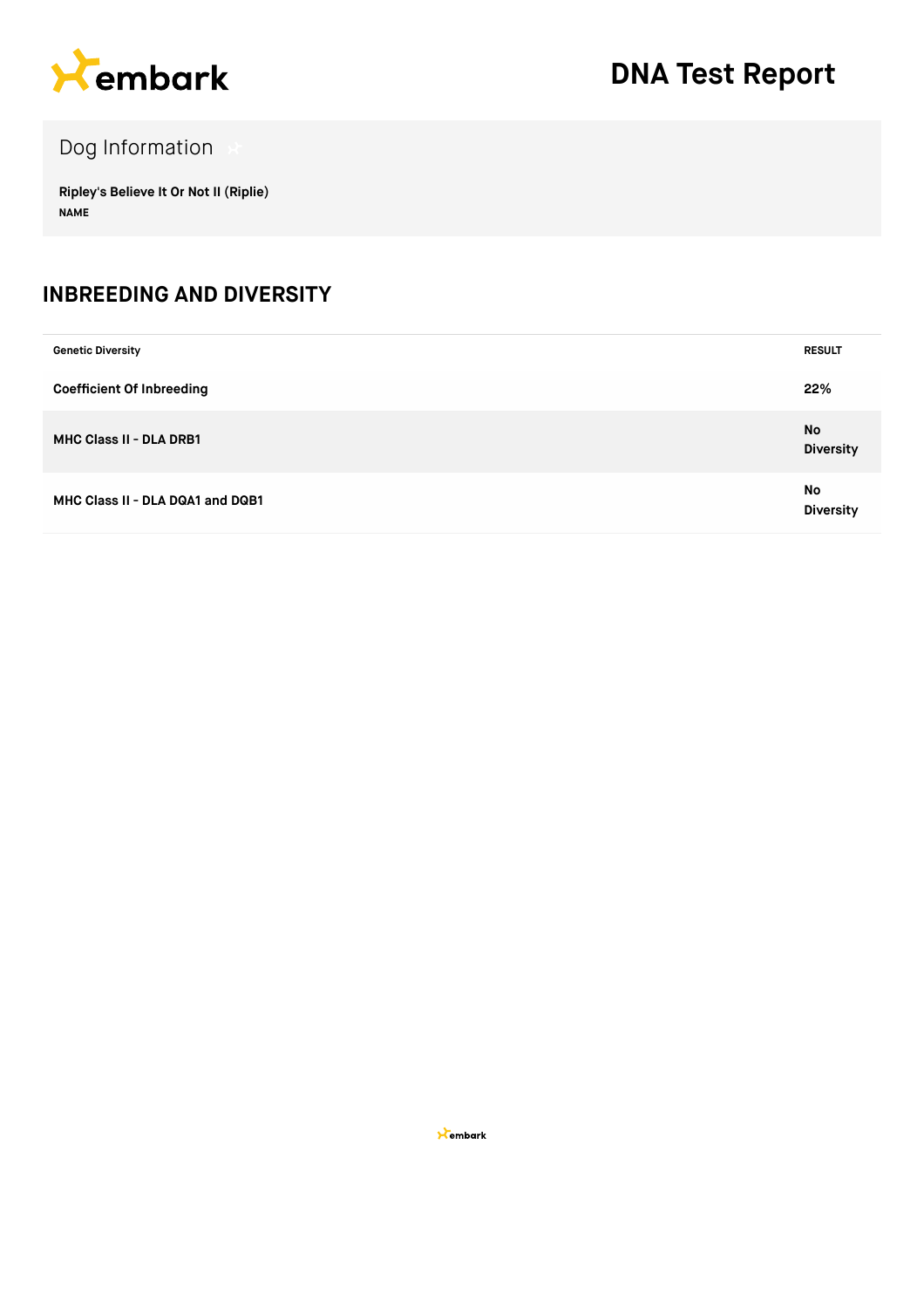

# **DNA Test Report**

### Dog Information

**Ripley's Believe It Or Not II (Riplie) NAME**

#### **TRAIT TESTS (1/2)**

| <b>Coat Color</b>            |                                                          | <b>RESULT</b>            |
|------------------------------|----------------------------------------------------------|--------------------------|
| E Locus (MC1R)               | No dark mask or grizzle                                  | Ee                       |
| K Locus (CBD103)             | More likely to have a patterned haircoat                 | <b>k</b> yk <sub>y</sub> |
| A Locus (ASIP)               | Black/Brown and tan coat color pattern                   | $a^{t}a^{t}$             |
| <b>D Locus (MLPH)</b>        | Dark areas of hair and skin are not lightened            | <b>DD</b>                |
| <b>B Locus (TYRP1)</b>       | Black or gray hair and skin                              | BB                       |
| Saddle Tan (RALY)            | Likely saddle tan patterned                              | <b>NN</b>                |
| S Locus (MITF)               | Likely flash, parti, piebald, or extreme white           | spsp                     |
| M Locus (PMEL)               | No merle alleles                                         | mm                       |
| H Locus (Harlequin)          | No harlequin alleles                                     | hh                       |
|                              |                                                          |                          |
| <b>Other Coat Traits</b>     |                                                          | <b>RESULT</b>            |
| Furnishings (RSPO2) LINKAGE  | Likely unfurnished (no mustache, beard, and/or eyebrows) | Ш                        |
| Coat Length (FGF5)           | Likely short or mid-length coat                          | GG                       |
| Shedding (MC5R)              | Likely heavy/seasonal shedding                           | <b>CC</b>                |
| Coat Texture (KRT71)         | Likely straight coat                                     | cc                       |
|                              |                                                          |                          |
| Hairlessness (FOXI3) LINKAGE | Very unlikely to be hairless                             | <b>NN</b>                |
| Hairlessness (SGK3)          | Very unlikely to be hairless                             | <b>NN</b>                |

**Other Body Features RESULT**

**X**embark